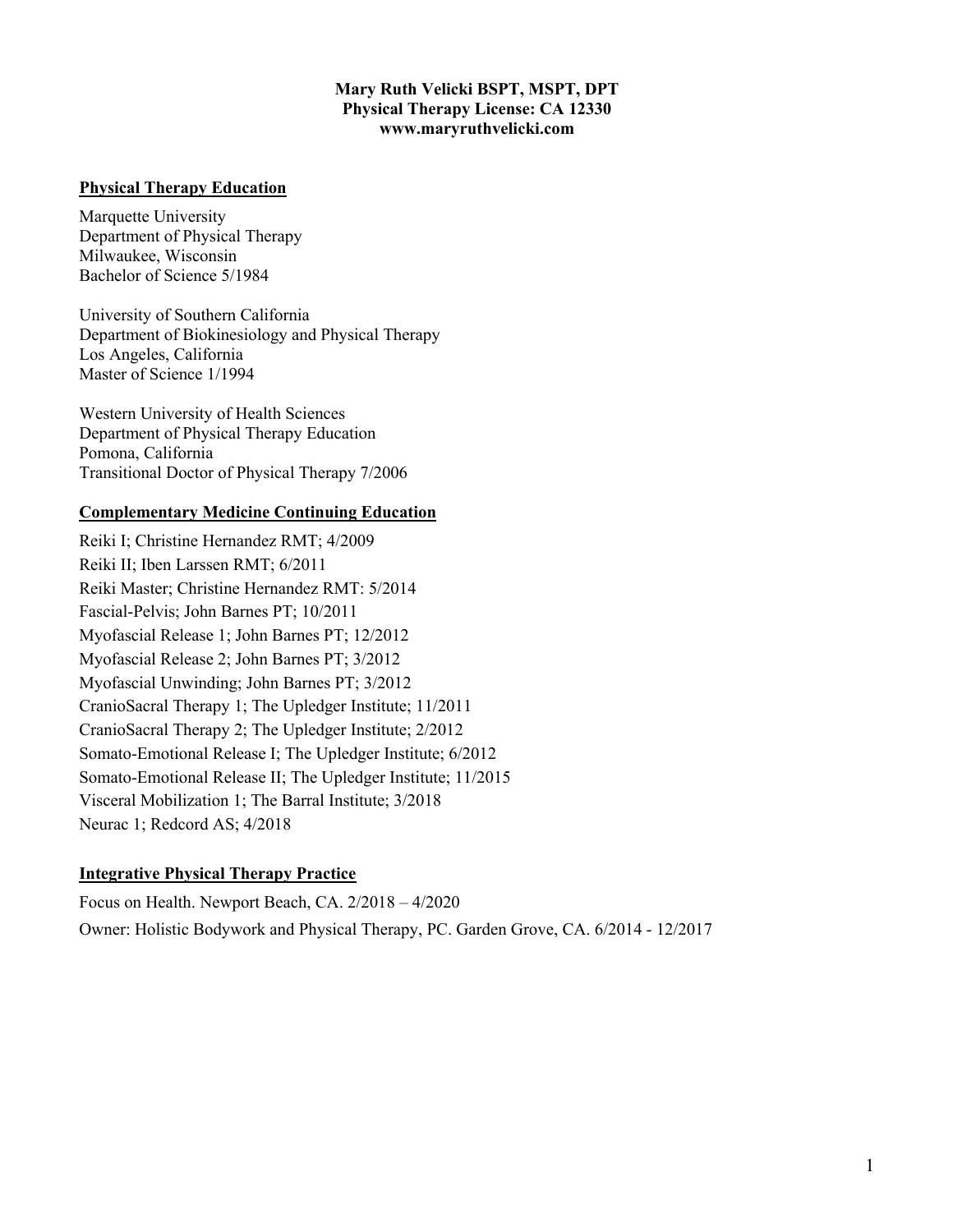### **Publications**

Books

- Healing Through Chronic Pain. A Physical Therapist's Personal Journey of Body-Mind-Spirit Transformation. 9/22/2013
- Healing with Awareness. Activating the Body-Mind-Spirit Connection to Restore Health and Well-Being. 5/14/2019
- Healing with Spirit. Opening Up to Receive Spiritual Information and Support. Scheduled release: 2020

### Articles

- Interstitial Cystitis: A Holistic Perspective. Magazine article. IC Optimist 16:2 Spring-Summer 2019.
- Five Ways to Find Comfort When Struggling with Bladder or Pelvic Pain. Magazine article. IC Optimist 11:1 Winter 2014.
- Neurological Considerations and Direct Experiences of the Mind/Body Connection. Guest Blog Post. International Pelvic Pain Society. 11/24/2014
- Healing through Chronic Pain. Voices of Hope Guest Blog Post. Interstitial Cystitis Association. 3/4/2014

## **Presentations**

Webinars

- Ways to empower clients with pelvic pain. Integrative Pelvic Health Institute. 10/14
- IC Hope. Interstitial Cystitis Association. 9/14

### Lectures

- Holistic Healing. Chapman University DPT Program. 4/16, 3/16, 4/17, 4/18, 2/19, 9/19, 2/20
- Considering the Body-Mind-Spirit Connection. CSUN DPT Program.  $4/15$ ,  $3/16$ ,  $2/17$
- IC and the Body-Mind-Spirit Connection. IC Orange County Support Group. 9/16
- Complementary Treatment for IC/Painful Bladder Syndrome. Pelvic Floor and Sexual Medicine Professional Association. 11/14
- Management Considerations for the Client with Pelvic Pain. Loma Linda U, DPT Program. 3/14

## Services/Workshops

- Healing with Awareness. Unitarian Universalist Church Santa Clarita. 10/19
- The Transformative Power of Love. Unitarian Universalist Churches in Fullerton, Long Beach and Los Angeles. 6/17, 7/17, 12/18
- Demystifying Intuition. Unitarian Universalist Churches in Long Beach and Los Angeles. 5/16, 10/18
- The Body Electric- Tuning into the Body to Heal the Mind and Spirit. Unitarian Universalist Church of Long Beach 8/15
- Post-traumatic Growth. How Suffering Can Be a Catalyst for Transformation. Unitarian Universalist Churches in Long Beach, Costa Mesa, Fullerton, Laguna Beach. 8/14, 2/16, 4/16, 6/16
- Healing with Awareness-4-hour workshop. Unitarian Universalist Church of Long Beach. 1/18
- Experiencing the Body-Mind-Spirit Connection. 3-hour workshop. Unitarian Universalist Church of Long Beach. 1/17